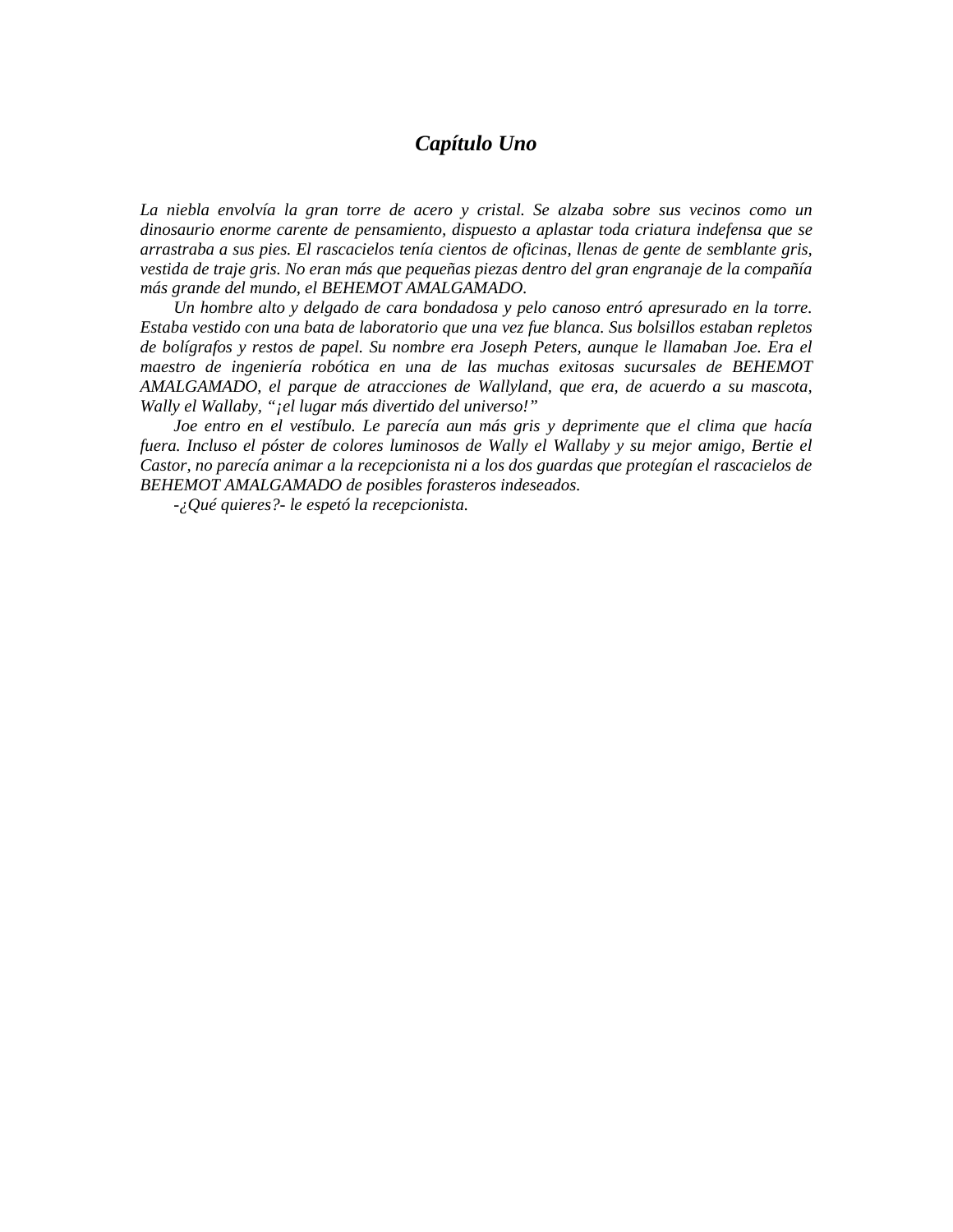## *Chapter One*

The fog was closing in on the huge steel and glass tower. It stood over its neighbors like a massive, mindless dinosaur, poised to stomp on the helpless creatures crawling at its feet. Inside the skyscraper were hundreds of offices, all filled with grey-faced people, dressed in grey-colored clothes. They were all but cogs in the mighty workings of the world's largest company, the AMAL-GAMATED BEHEMOTH.

A tall, thin man with a kindly face and a mop of white hair rushed into the tower. He was dressed in a lab coat that had once been white. His pockets were filled with a collection of pens and scraps of paper. His name was Joseph Peters, and he had been nicknamed Joe. He was the master robot-builder at one of AMALGA-MATED BEHEMOTH's many successful subsidiaries, the Wallyland amusement park, which was, according to its mascot, Wally the Wallaby, "the most fun place in the universe!"

Joe stepped into the lobby. He found that it was even gloomier than the weather outside. Even the brightly-colored posters of Wally the Wallaby and his best friend, Bertie the Beaver, could not cheer up the receptionist and the two guards who protected the AMALGAMATED BEHEMOTH skyscraper from possible uninvited outsiders.

"What do you want?" spat the receptionist.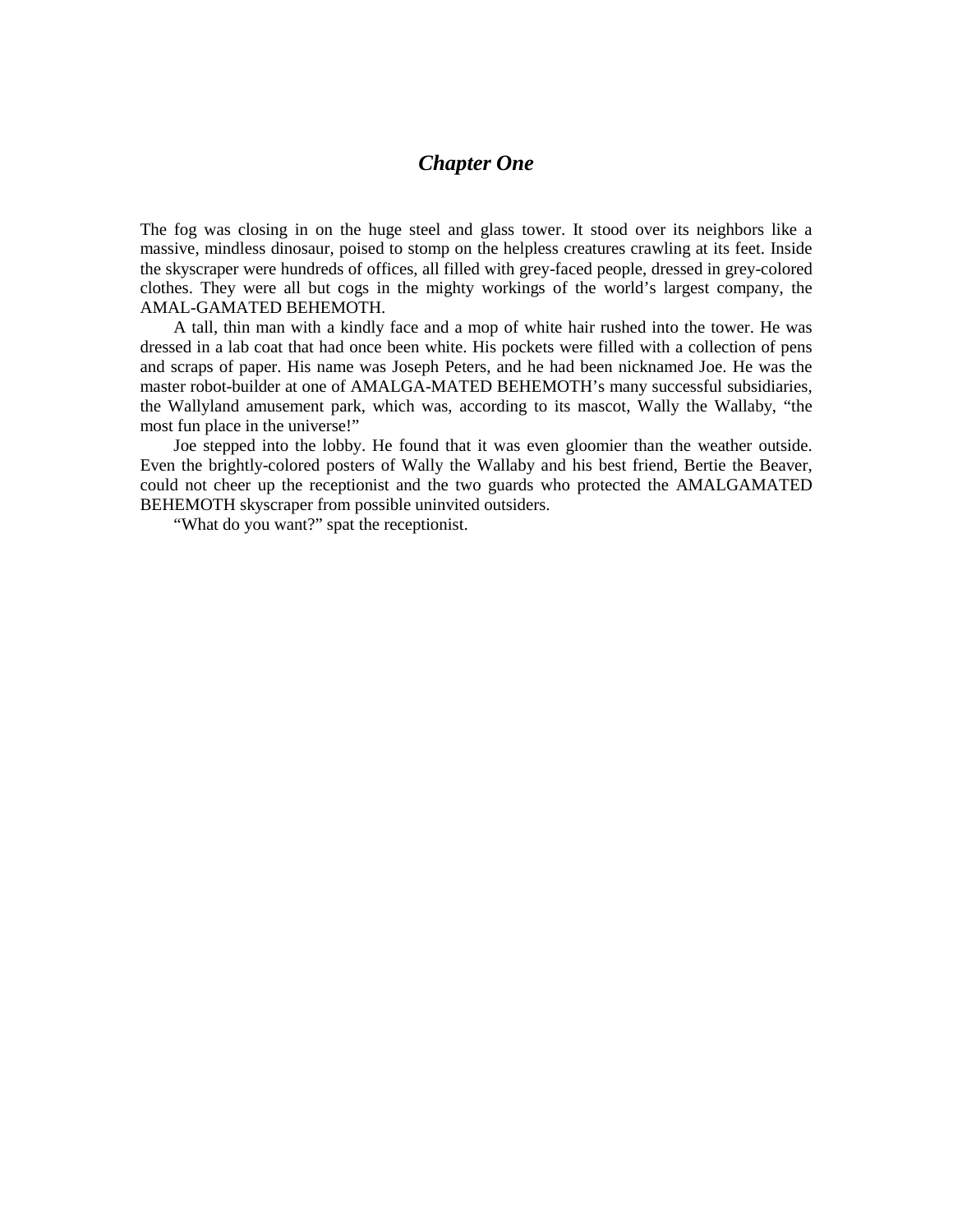*-Estoy aquí....em...para ver al Señor Fox.- El viejo inventor estaba nervioso. El Señor Fox era el jefe de Joe. Él había insistido en que Joe dejara su taller de trabajo en Wallyland para venir a verle personalmente a su oficina. A Joe nunca le habían gustado las reuniones porque le robaban tiempo de su verdadero amor: construir bellos robots que simularan la vida.*

*Esta reunión perfilaba peor de lo normal. Durante cinco largos años Joe había dedicado cada minuto desde el alba a su trabajo en* El Jardín de Cuentos de Hadas*, el proyecto de sus sueños. Sus maravillosamente bien construidos robots traerían a la vida los más queridos cuentos de los niños de todo el mundo: Cenicienta, La Bella Durmiente, Blanca Nieves, Pinocho y muchos más. Joe tenía la impresión de que esta reunión empeoraría las cosas para su proyecto, y sólo el pensarlo le parecía inaguantable.*

*Con un irritante suspiro, la recepcionista recogió el teléfono y susurró unas palabras al auricular mientras mantenía su mirada fija en el pobre ingeniero en robótica. Sin ocultar su irritación colgó el teléfono y se dirigió a los dos guardas diciendo:*

*-Le están esperando-.*

*Los dos hombres de uniforme se acercaron a Joe. Con un gruñido uno de ellos le dijo a Joe: -¡Vale tío, pon las manos contra la pared!*

*- ¿Qué-qué hacen?- Joe estaba confundido.*

*- No puedes subir hasta que te cacheemos. Así que pon tus manos contra la pared.*

*Joe estaba molesto, pero hizo lo que le ordenaron.*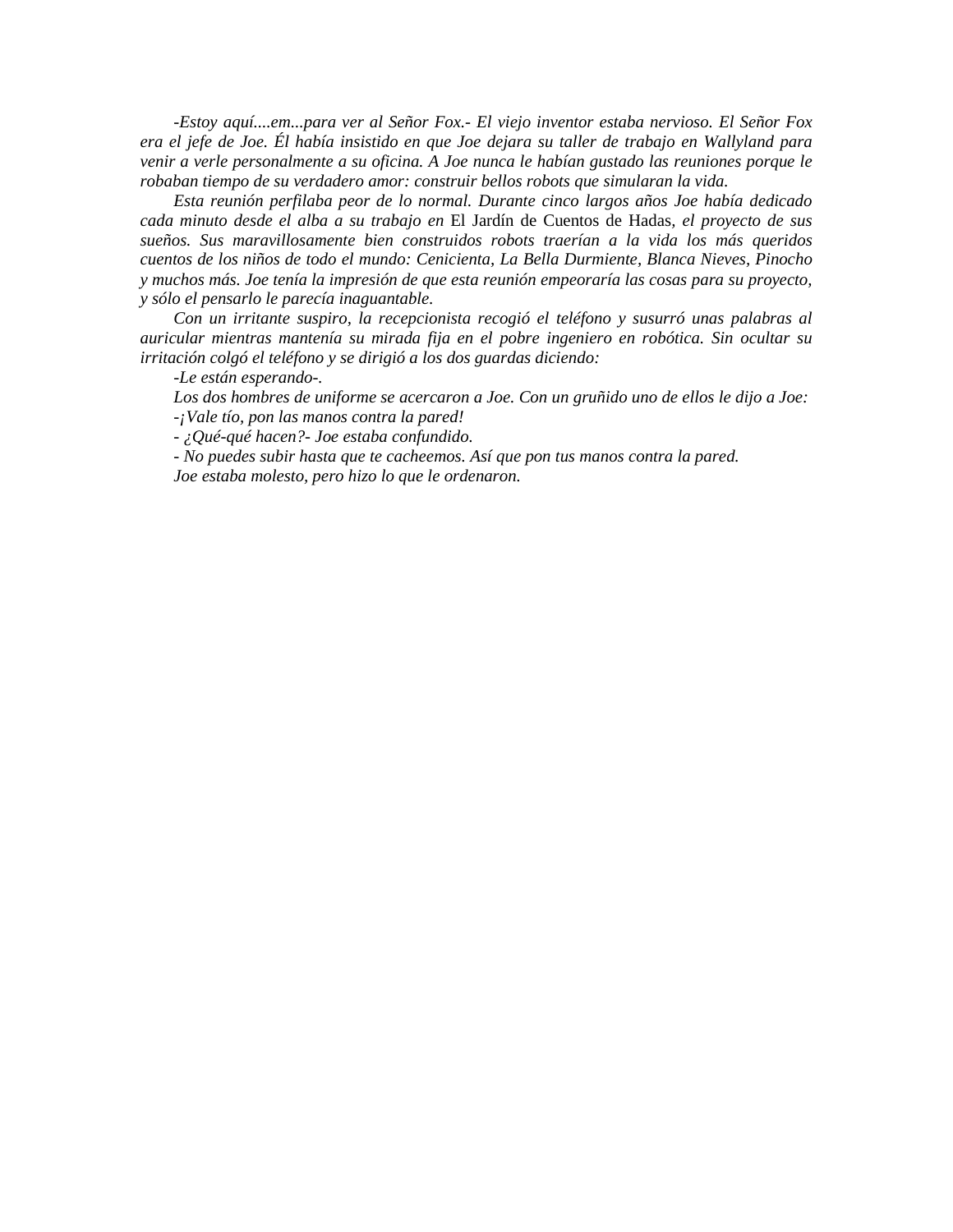"I'm here, er, to see Mr. Fox." The old inventor was nervous. Mr. Fox was Joe's boss. He had insisted that Joe leave his Wallyland workshop and come in person to his office. Joe had always disliked meetings because they took time away from his real love: building beautiful, lifelike robots.

This meeting was even more unwelcome than usual. For five, long years, Joe had spent every waking minute working on *The Garden of Fairy Tales*, the project he had always dreamed of building. His wonderfully crafted robots would bring to life the best-loved children's stories of the world: Cinderella, Sleeping Beauty, Snow White, Pinocchio and many more. Joe had the feeling that this meeting could not be good for his project, and that thought was more than he could bear.

With an irritated sigh, the receptionist picked up the phone and mumbled a few words into the receiver, as she kept a watchful eye on the poor robot-maker. With unmasked bad grace, she hung up and said to the two guards:

"They're expecting him."

The two, uniformed men walked over to Joe. In a snarling voice, one of them said:

"OK, buddy, up against the wall!"

"Ex-excuse me?" Joe looked confused.

"You can't go upstairs until we frisk you. Put your hands up and lean against the wall." Joe looked upset, but did as he was told.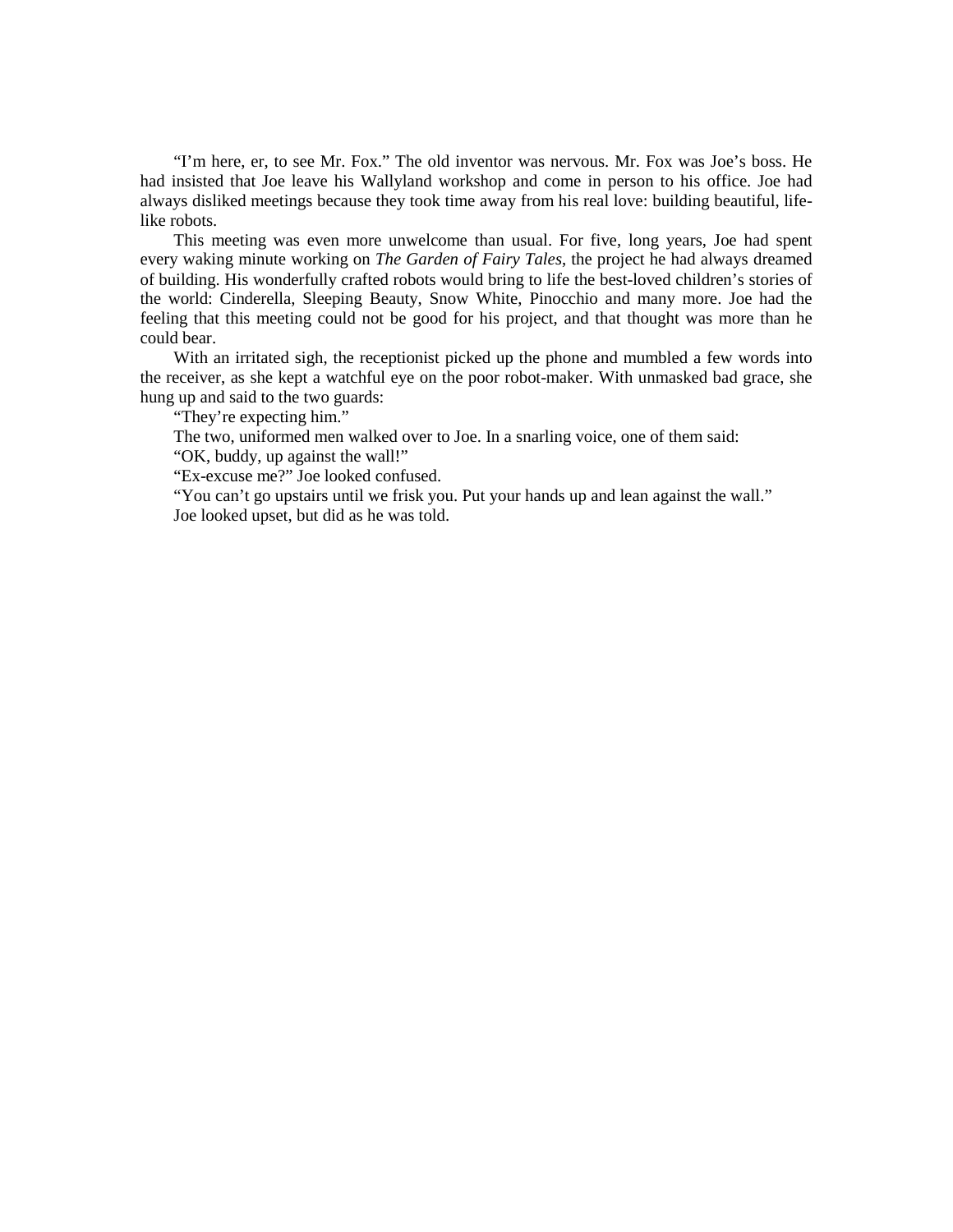*El guarda empezó a cachearlo. Después de varios segundos el hombre se enderezó y asintió. Parecía casi decepcionado al no encontrar nada que le diese un motivo para arrestar al viejo.*

*-Está limpio.- gruñó el guarda de mala gana.*

*Joe no podía evitar sentirse un poco culpable, aún sabiendo que no había hecho nada malo. Antes de que los guardas pudiesen cambiar de opinión se dirigió deprisa hacia uno de los ascensores.*

*El ascensor le dejó a Joe frente a un vestíbulo alfombrado. Allí Miss Kat, la asistente del Señor Fox, le esperaba. Era una mujer pequeña y remilgada, con mirada fría y ojos de gata. Daba la impresión de que la risa nunca había cruzado aquellos labios delgados pintados de color carmín. Estaba vestida con un serio traje gris de amplias hombreras, y llevaba gafas oscuras que en ambos lados terminaban en punta.*

*Lo condujo a la oficina del Señor Fox. El cuarto era muy amplio. Los escasos muebles que habitaban la estancia eran modernos e incómodos. El único color de la oficina era debido a las muchas gráficas colgadas de las paredes. Éstas tenían títulos como "Ganancias en ventas de Palomitas," "Costes de Limpieza contra Soda Pop Derramado," etc.*

*-Siéntese Peters.- El Señor Fox tenía un rostro afilado y las ventanitas de la nariz más grandes de lo normal. Su mirada era como la de un animal salvaje a punto de devorar a su próxima victima. Era alto y delgado, vestía con trajes caros. Siempre era grosero.*

*Miss Kat también se sentó. Clavó su mirada en Joe con esos ojos pequeños y antipáticos. Un largo silencio embargó el cuarto mientras el Señor Fox inspeccionaba una pila enorme de papeles que atestaba su escritorio.*